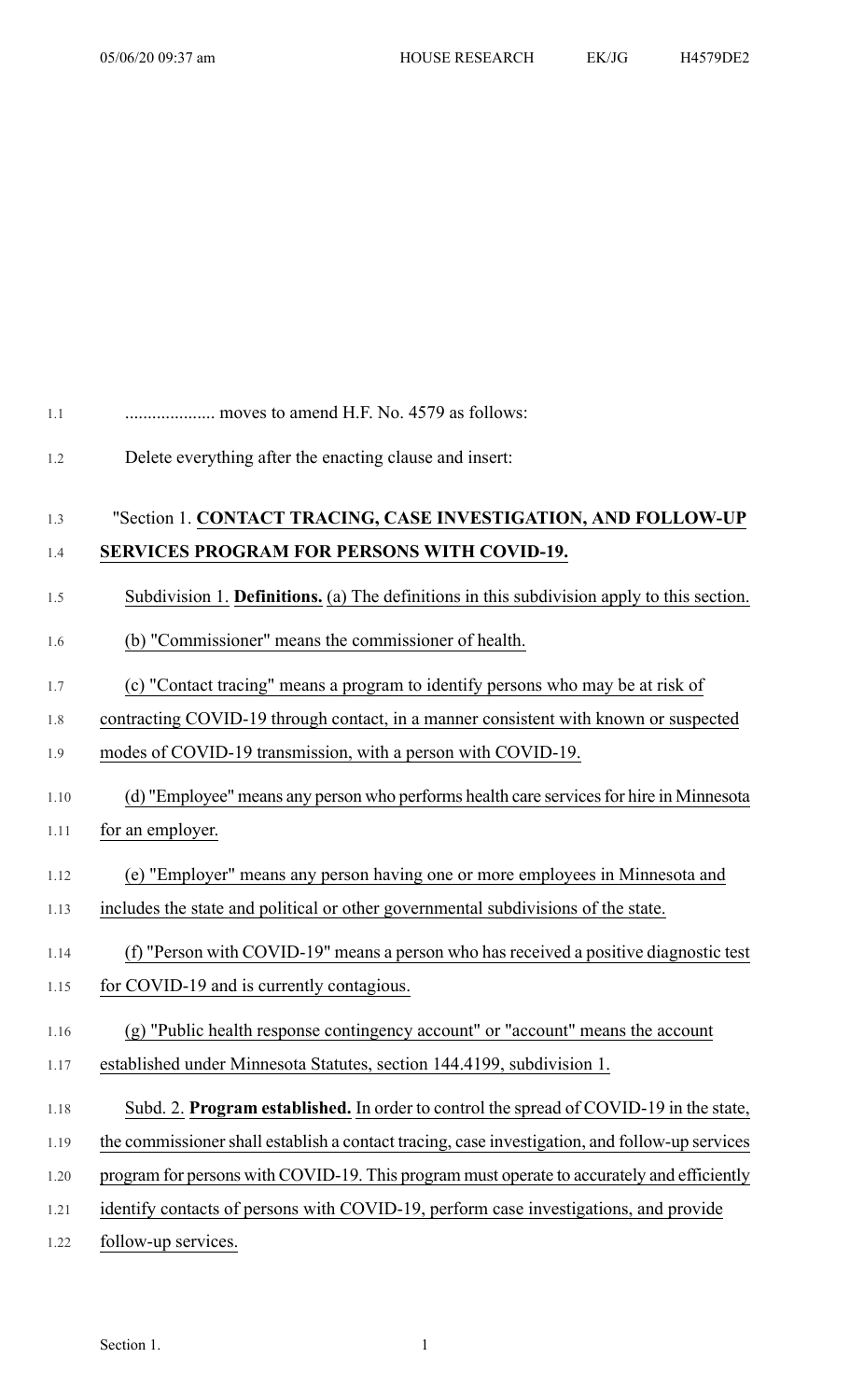| 2.1  | Subd. 3. Expenditures from public health response contingency account. (a) Money                  |
|------|---------------------------------------------------------------------------------------------------|
| 2.2  | in the public health response contingency account transferred to the account for purposes         |
| 2.3  | of this section, is appropriated to the commissioner for the contact tracing, case investigation, |
| 2.4  | and follow-up services program under this section. In order to make expenditures from the         |
| 2.5  | account under this section, the commissioner is not required to comply with Minnesota             |
| 2.6  | Statutes, section 144.4199, subdivisions 3 and 7.                                                 |
| 2.7  | (b) When the commissioner has complied with Minnesota Statutes, section 144.4199,                 |
| 2.8  | subdivision 5, paragraph (a), the commissioner may make expenditures from the account             |
| 2.9  | for purposes of this section, including but not limited to for the following purposes:            |
| 2.10 | (1) contact tracing, case investigation, follow-up services, and information technology           |
| 2.11 | necessary to support these activities;                                                            |
| 2.12 | (2) hiring, training, and managing staff and volunteers to perform contact tracing, case          |
| 2.13 | investigation, and follow-up services;                                                            |
| 2.14 | (3) the provision of essential services, including but not limited to the provision of            |
| 2.15 | alternate housing, food delivery, and delivery of medications, to persons with COVID-19           |
| 2.16 | who are subject to isolation or quarantine;                                                       |
| 2.17 | (4) community education;                                                                          |
| 2.18 | (5) interpreter services;                                                                         |
| 2.19 | (6) community outreach through statewide or local media or other methods of                       |
| 2.20 | communication;                                                                                    |
| 2.21 | (7) the purchase of personal protective equipment necessary for staff and volunteers to           |
| 2.22 | perform contact tracing, case investigation, and follow-up services;                              |
| 2.23 | (8) providing grants to local health departments, community health boards, and tribal             |
| 2.24 | health departments for purposes of this section;                                                  |
| 2.25 | (9) contracting with a vendor to hire, train, and manage program staff and volunteers;            |
| 2.26 | and                                                                                               |
| 2.27 | (10) transferring funds to other state agencies as necessary to establish and operate the         |
| 2.28 | program.                                                                                          |
| 2.29 | Subd. 4. Health care workers who are furloughed or on unpaid leave. (a)                           |
| 2.30 | Notwithstanding any law or rule to the contrary, no employer shall prohibit an employee           |
| 2.31 | from performing contact tracing, case investigation, and follow-up services for hire under        |
| 2.32 | the program established under this section, during a period of one week or more that the          |